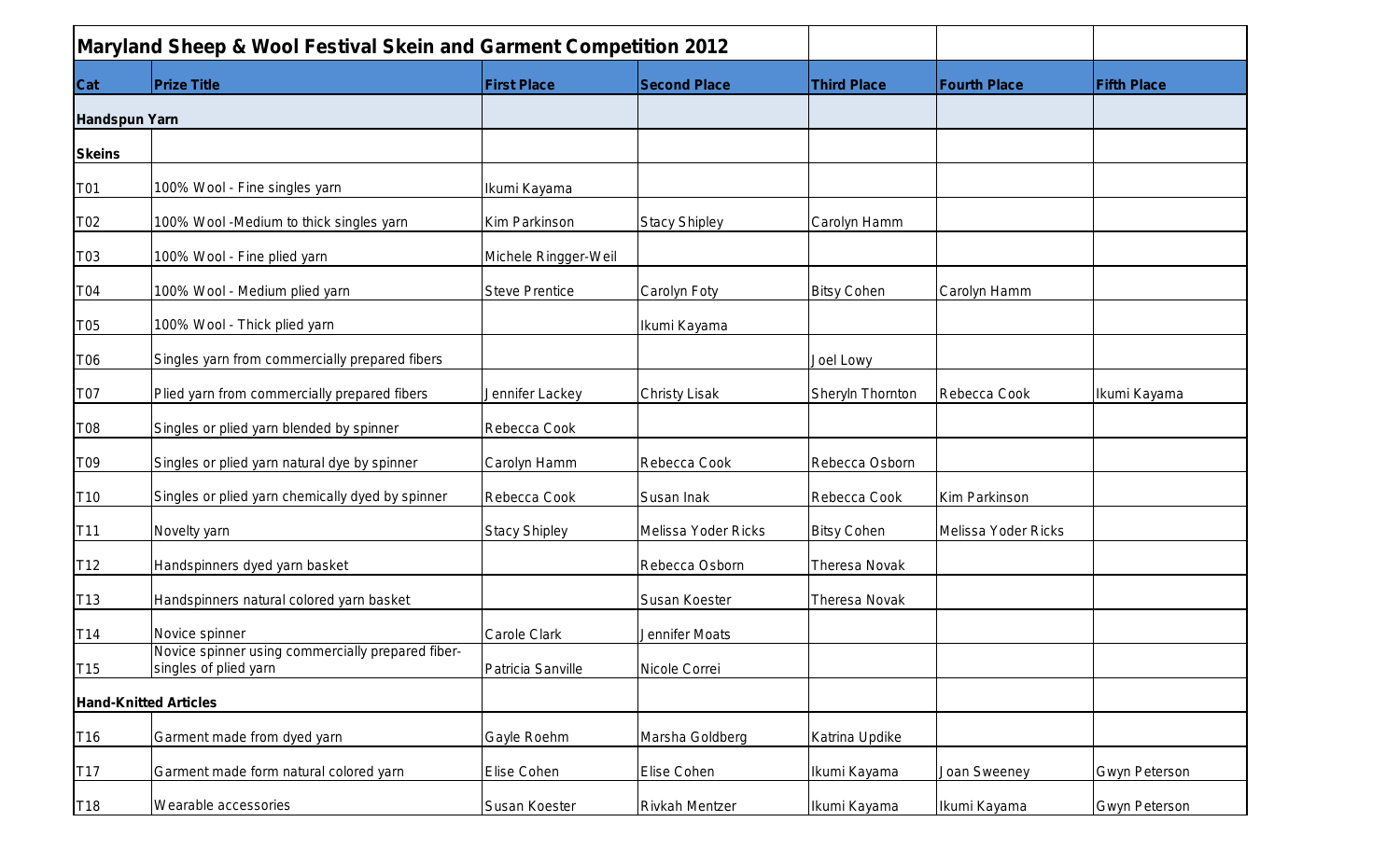|                       | <b>Maryland Sheep &amp; Wool Festival Skein and Garment Competition 2012</b> |                         |                             |                    |                     |                    |
|-----------------------|------------------------------------------------------------------------------|-------------------------|-----------------------------|--------------------|---------------------|--------------------|
| <b>Cat</b>            | <b>Prize Title</b>                                                           | <b>First Place</b>      | <b>Second Place</b>         | <b>Third Place</b> | <b>Fourth Place</b> | <b>Fifth Place</b> |
| T <sub>19</sub>       | Blankets, afghans, scarves, shawls                                           | Ikumi Kayama            | <b>Gregory Dodge Wollon</b> | <b>Bitsy Cohen</b> | Rebecca Osborn      | Elise Cohen        |
| T20                   | Miscellaneous                                                                | <b>Christy Lisak</b>    |                             |                    |                     |                    |
|                       | <b>Handwoven Articles</b>                                                    |                         |                             |                    |                     |                    |
| T <sub>21</sub>       | Small to medium garment                                                      | <b>Steve Prentice</b>   |                             |                    |                     |                    |
| T22                   | Large garment                                                                |                         |                             |                    |                     |                    |
| T23                   | Blankets, afghans, scarves, shawls                                           | Patrick Donohue         |                             |                    |                     |                    |
| T24                   | Miscellaneous                                                                | Gwen Peterson           |                             |                    |                     |                    |
|                       | <b>Hand Crocheted Articles</b>                                               |                         |                             |                    |                     |                    |
| T25                   | Miscellaneous                                                                | Donna Kriebel           | Susan Inak                  | Susan Inak         |                     |                    |
| <b>Group Articles</b> |                                                                              |                         |                             |                    |                     |                    |
| T <sub>26</sub>       | Group-produced Article made from handspun yarn                               | <b>Brenda Bonisteel</b> |                             |                    |                     |                    |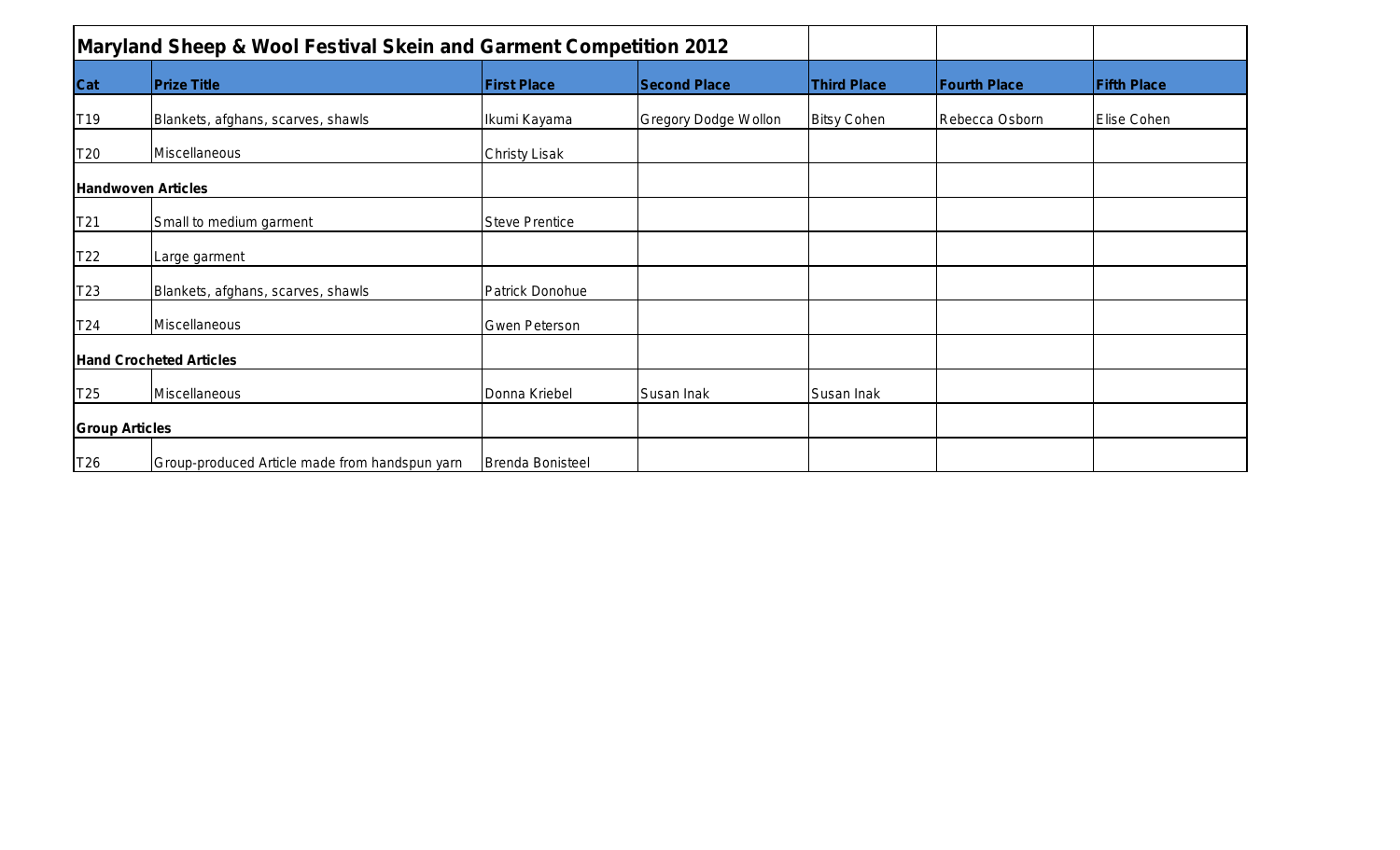|            | <b>Maryland Sheep &amp; Wool Festival Skein and Garment Competition 2012</b> |                       |                        |                        |                     |                      |
|------------|------------------------------------------------------------------------------|-----------------------|------------------------|------------------------|---------------------|----------------------|
| <b>Cat</b> | <b>Prize Title</b>                                                           | <b>First Place</b>    | <b>Second Place</b>    | <b>Third Place</b>     | <b>Fourth Place</b> | <b>Fifth Place</b>   |
|            |                                                                              |                       |                        |                        |                     |                      |
|            | <b>Commercial Yarn Section</b>                                               |                       |                        |                        |                     |                      |
|            |                                                                              |                       |                        |                        |                     |                      |
|            | <b>Hand-Knitted Articles</b>                                                 |                       |                        |                        |                     |                      |
|            | Garment made from yarn of one color or one multi-                            | Marcia Weinert        |                        |                        |                     |                      |
| T27        | colored yarn                                                                 |                       | Josephine Albert       | Marsha Goldberg        | Leslie Wallace      | J. True              |
| T28        | Garment made from more than one colored yarn                                 | Rebecca Osborn        | Z. Tierney             | Marcia Weinert         | A. von Gohren       | <b>Gwyn Peterson</b> |
| T29        | Blankets, afghans, scarves, shawls                                           | Sheri Gourley         | Z. Tierney             | <b>Christy Lisak</b>   | <b>Judy Rhoades</b> | Vicki Hogarth        |
|            |                                                                              |                       |                        |                        |                     |                      |
| T30        | Miscellaneous                                                                | Mary Hull             | Anne Cohen             | Maia Ginsburg          | Elise Cohen         | Maia Ginsburg        |
|            | <b>Handwoven Articles</b>                                                    |                       |                        |                        |                     |                      |
| T31        | Small to medium garment                                                      |                       | Nancy Charamella       |                        |                     |                      |
| T32        | Large garment                                                                | Sue Helmken           | Donna Beaver           | <b>Susan Leaverton</b> | Sue Helmken         |                      |
| T33        | Blankets, afghans, scarves, shawls                                           | Cynthia Portrey       | <b>Fred Lease</b>      | <b>Elisabeth Hill</b>  | Paul Weil           | Robin Leidner        |
| T34        | Miscellaneous                                                                | Monica Kelly          | Monica Kelly           | <b>Cindy Burkhart</b>  | Robin Leidner       |                      |
|            | <b>Misc Techniques</b>                                                       |                       |                        |                        |                     |                      |
| T35        | Crocheted article                                                            | Cynthia O'Neill       | Lisa Marie Ryder       | Cynthia O'Neill        | Bonnie Lease        |                      |
| T36        | Miscellaneous article using other techniques                                 | Cathie Reed           | Rose Meagher           |                        |                     |                      |
| T37        | <b>Rugs</b>                                                                  | Monica Kelly          | Arlene Anderson        | Robin Leidner          |                     |                      |
|            | Knitting for dolls and bears (handspun or                                    |                       |                        |                        |                     |                      |
| T38        | commercially produced yarn).<br>Wool Hooking Technique -Original pattern and | <b>Marseille Bunk</b> | Danielle Craven-Slaski | Maia Ginsburg          | Maia Ginsburg       | Florie Hirsch        |
|            | design                                                                       |                       |                        |                        |                     |                      |
| T39        | Wool Hooking Technique - Bought patterns, kits, or                           |                       |                        |                        |                     |                      |
| T40        | preprinted designs                                                           |                       | Suzanne Lobell         |                        |                     |                      |
|            |                                                                              |                       |                        |                        |                     |                      |
|            | <b>Felting Techniques</b>                                                    |                       |                        |                        |                     |                      |
|            | Knitted or woven articles that have been fulled -                            |                       |                        |                        |                     |                      |
| T41        | small                                                                        |                       |                        |                        |                     |                      |
|            | Knitted or woven articles that have been fulled -                            |                       |                        |                        |                     |                      |
| T42        | Medium or large                                                              | Leslie Wallace        |                        |                        |                     |                      |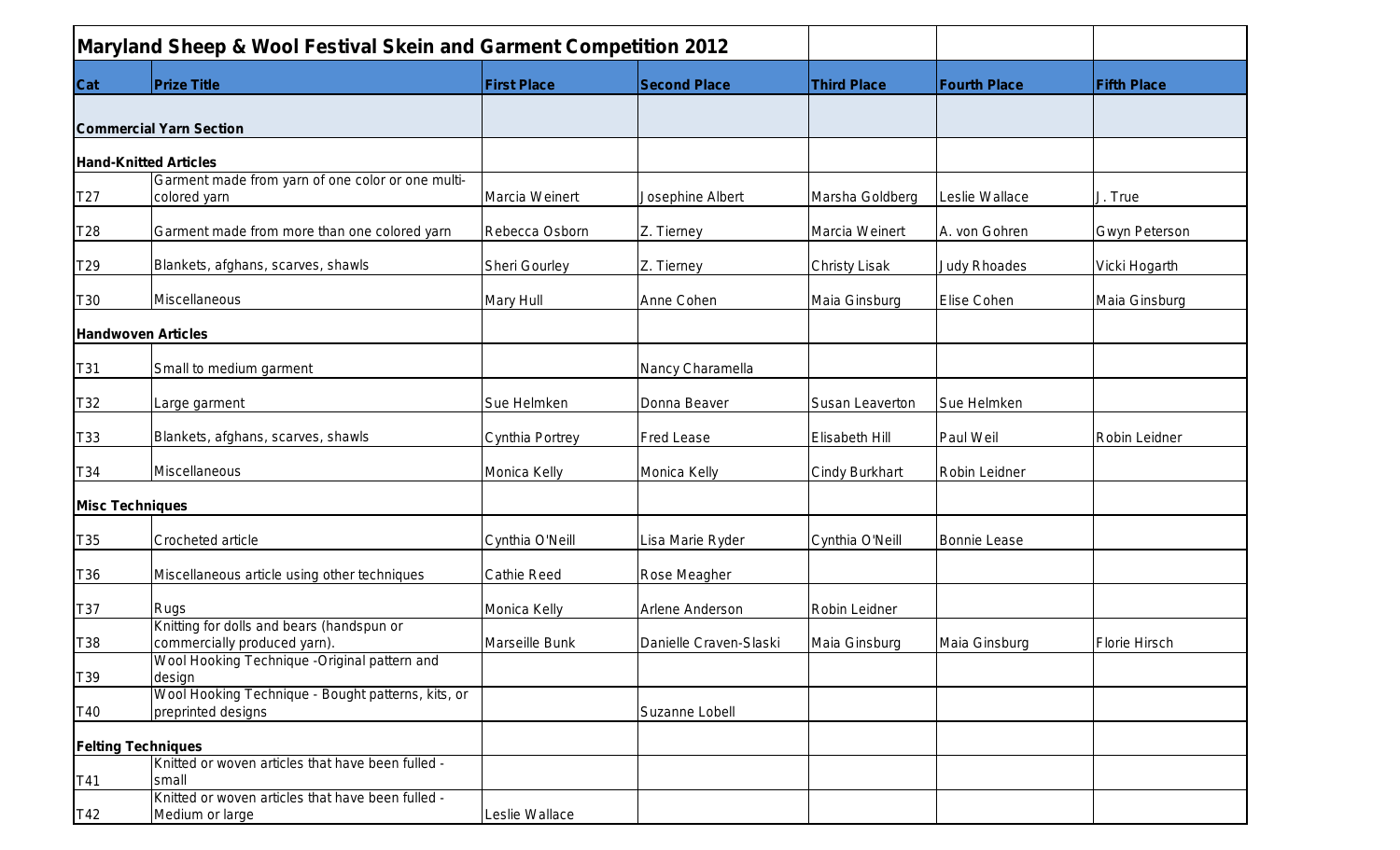|                        | <b>Maryland Sheep &amp; Wool Festival Skein and Garment Competition 2012</b> |                    |                       |                    |                     |                    |
|------------------------|------------------------------------------------------------------------------|--------------------|-----------------------|--------------------|---------------------|--------------------|
| Cat                    | <b>Prize Title</b>                                                           | <b>First Place</b> | <b>Second Place</b>   | <b>Third Place</b> | <b>Fourth Place</b> | <b>Fifth Place</b> |
|                        | Wet and/or Needle Felted - Non-wearables/home                                |                    |                       |                    |                     |                    |
| T43                    | décor                                                                        | Tiina Ets          |                       |                    |                     |                    |
|                        | Wet and/or Needle Felted -Wearables (scarves,                                |                    |                       |                    |                     |                    |
| T44                    | shawls, other clothes)                                                       | Margo Duke         |                       |                    |                     |                    |
|                        | Wet and/or Needle Felted -Sculptural or figurative                           |                    | Dawn Richardson/Joyce |                    |                     |                    |
| T45                    | articles                                                                     | Jane Evans         | Oben                  |                    |                     |                    |
| <b>Special Classes</b> |                                                                              |                    |                       |                    |                     |                    |
|                        | Hats using any technique or combination of                                   |                    |                       |                    |                     |                    |
| T47                    | techniques                                                                   | Lisa Marie Ryder   | Maia Ginsburg         | Maia Ginsburg      | <b>Bonnie Lease</b> |                    |
|                        | Skein of plied yarn handspun from at least 50% wool                          |                    |                       |                    |                     |                    |
| T48                    | and 30% alpaca                                                               | Ikumi Kayama       |                       |                    |                     |                    |
|                        | Garment made from handspun or commercially spun                              |                    |                       |                    |                     |                    |
| T49                    | yarn at least 50% wool and 30% alpaca                                        | Rose Meagher       | Maia Ginsburg         |                    |                     |                    |
|                        |                                                                              |                    |                       |                    |                     |                    |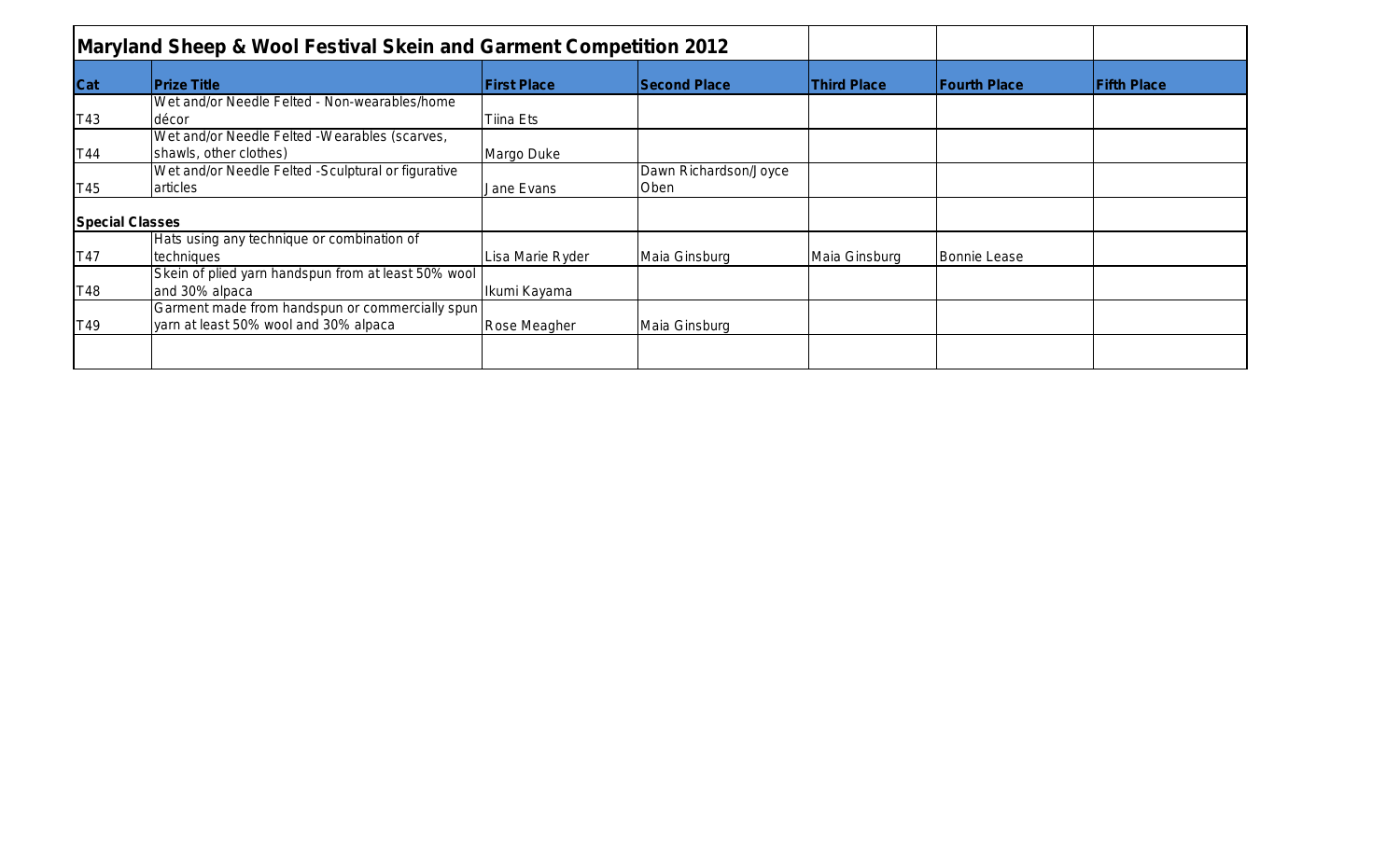|                        | Maryland Sheep & Wool Festival Skein and Garment Competition 2012          |                    |                     |                    |                     |                    |
|------------------------|----------------------------------------------------------------------------|--------------------|---------------------|--------------------|---------------------|--------------------|
| <b>Cat</b>             | <b>Prize Title</b>                                                         | <b>First Place</b> | <b>Second Place</b> | <b>Third Place</b> | <b>Fourth Place</b> | <b>Fifth Place</b> |
| <b>Junior Division</b> |                                                                            |                    |                     |                    |                     |                    |
| <b>Handspun Yarn</b>   |                                                                            |                    |                     |                    |                     |                    |
| <b>Skeins</b>          |                                                                            |                    |                     |                    |                     |                    |
| <b>T01</b>             | 100% Wool - Fine singles yarn                                              |                    |                     |                    |                     |                    |
| <b>T02</b>             | 100% Wool -Medium to thick singles yarn                                    |                    |                     |                    |                     |                    |
| <b>T03</b>             | 100% Wool - Fine plied yarn                                                |                    |                     |                    |                     |                    |
| <b>T04</b>             | 100% Wool - Medium plied yarn                                              |                    |                     |                    |                     |                    |
| <b>T05</b>             | 100% Wool - Thick plied yarn                                               |                    |                     |                    |                     |                    |
| T06                    | Singles yarn from commercially prepared fibers                             |                    |                     |                    |                     |                    |
| <b>T07</b>             | Plied yarn from commercially prepared fibers                               |                    |                     |                    |                     |                    |
| <b>T08</b>             | Singles or plied yarn blended by spinner                                   |                    |                     |                    |                     |                    |
| <b>T09</b>             | Singles or plied yarn natural dye by spinner                               |                    |                     |                    |                     |                    |
| <b>T10</b>             | Singles or plied yarn chemically dyed by spinner                           |                    |                     |                    |                     |                    |
| <b>T11</b>             | Novelty yarn                                                               |                    |                     |                    |                     |                    |
| <b>T12</b>             | Handspinners dyed yarn basket                                              |                    |                     |                    |                     |                    |
| <b>T13</b>             | Handspinners natural colored yarn basket                                   |                    |                     |                    |                     |                    |
| T14                    | Novice spinner                                                             |                    |                     |                    |                     |                    |
| <b>T15</b>             | Novice spinner using commercially prepared fiber-<br>singles of plied yarn | T. Hazer           |                     |                    |                     |                    |
|                        | <b>Hand-Knitted Articles</b>                                               |                    |                     |                    |                     |                    |
| T <sub>16</sub>        | Garment made from dyed yarn                                                |                    |                     |                    |                     |                    |
| <b>T17</b>             | Garment made form natural colored yarn                                     |                    |                     |                    |                     |                    |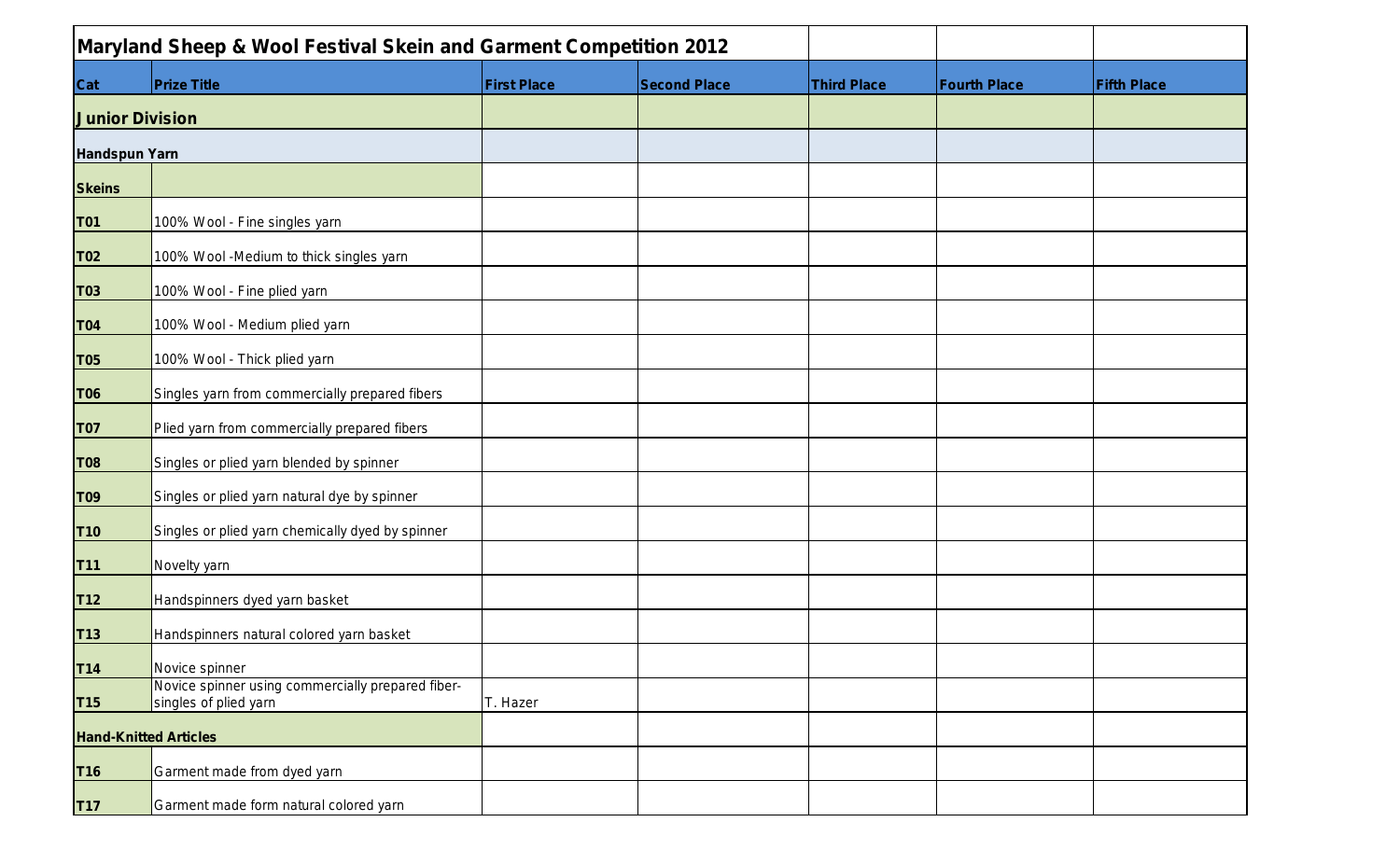| <b>Maryland Sheep &amp; Wool Festival Skein and Garment Competition 2012</b> |                                                |                    |                     |                    |                     |                    |
|------------------------------------------------------------------------------|------------------------------------------------|--------------------|---------------------|--------------------|---------------------|--------------------|
| <b>Cat</b>                                                                   | <b>Prize Title</b>                             | <b>First Place</b> | <b>Second Place</b> | <b>Third Place</b> | <b>Fourth Place</b> | <b>Fifth Place</b> |
| T <sub>18</sub>                                                              | Wearable accessories                           |                    |                     |                    |                     |                    |
| <b>T19</b>                                                                   | Blankets, afghans, scarves, shawls             |                    |                     |                    |                     |                    |
| T20                                                                          | Miscellaneous                                  | Lucciano Abarno    |                     |                    |                     |                    |
| <b>Handwoven Articles</b>                                                    |                                                |                    |                     |                    |                     |                    |
| T21                                                                          | Small to medium garment                        |                    |                     |                    |                     |                    |
| T <sub>22</sub>                                                              | Large garment                                  |                    |                     |                    |                     |                    |
| T23                                                                          | Blankets, afghans, scarves, shawls             |                    |                     |                    |                     |                    |
| T24                                                                          | Miscellaneous                                  |                    |                     |                    |                     |                    |
|                                                                              | <b>Hand Crocheted Articles</b>                 |                    |                     |                    |                     |                    |
| T <sub>25</sub>                                                              | Miscellaneous                                  |                    |                     |                    |                     |                    |
| <b>Group Articles</b>                                                        |                                                |                    |                     |                    |                     |                    |
| <b>T26</b>                                                                   | Group-produced Article made from handspun yarn |                    |                     |                    |                     |                    |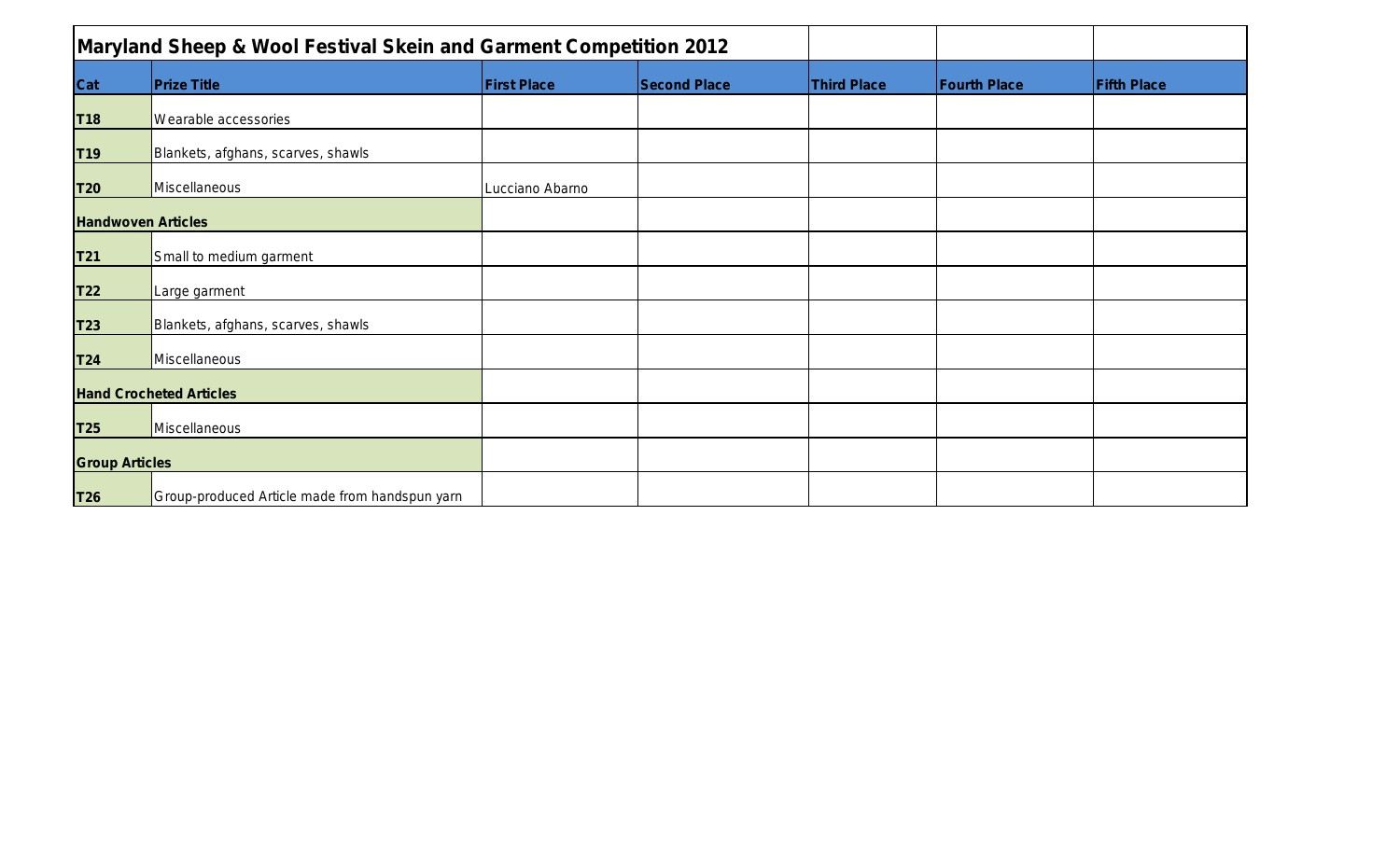|                        | Maryland Sheep & Wool Festival Skein and Garment Competition 2012         |                    |                        |                    |                        |                    |
|------------------------|---------------------------------------------------------------------------|--------------------|------------------------|--------------------|------------------------|--------------------|
| <b>Cat</b>             | <b>Prize Title</b>                                                        | <b>First Place</b> | <b>Second Place</b>    | <b>Third Place</b> | <b>Fourth Place</b>    | <b>Fifth Place</b> |
|                        | <b>Commercial Yarn Section</b>                                            |                    |                        |                    |                        |                    |
|                        | <b>Hand-Knitted Articles</b>                                              |                    |                        |                    |                        |                    |
| <b>T27</b>             | Garment made from yarn of one color or one multi-<br>colored yarn         |                    |                        |                    |                        |                    |
| <b>T28</b>             | Garment made from more than one colored yarn                              |                    |                        |                    |                        |                    |
| T29                    | Blankets, afghans, scarves, shawls                                        | T. Hazer           | T. Hazer               | Iman Hazer         | J. Hazer               | J. Hazer           |
| <b>T30</b>             | Miscellaneous                                                             |                    |                        | J. Hazer           |                        |                    |
|                        | <b>Handwoven Articles</b>                                                 |                    |                        |                    |                        |                    |
| <b>T31</b>             | Small to medium garment                                                   | Mari Byhouwer      | Kate Horning           | Mari Byhouwer      | Mikaila Wilson-Miyoshi |                    |
| <b>T32</b>             | Large garment                                                             | Olivia Murray      | Zach Baytosh           | Emil Kunkin        |                        |                    |
| <b>T33</b>             | Blankets, afghans, scarves, shawls                                        | Ben Megginson      | Andrei Lopez Bondochuk | <b>Arub Butt</b>   |                        |                    |
| <b>T34</b>             | Miscellaneous                                                             | Phoebe Modica      | Julia Roome            | John Newhagen      | Ben Auerbach           | <b>Cathy Moore</b> |
| <b>Misc Techniques</b> |                                                                           |                    |                        |                    |                        |                    |
| <b>T35</b>             | <b>Crocheted article</b>                                                  | T. Hazer           | T. Hazer               |                    |                        |                    |
| <b>T36</b>             | Miscellaneous article using other techniques                              |                    |                        |                    |                        |                    |
| <b>T37</b>             | Rugs                                                                      |                    |                        |                    |                        |                    |
| <b>T38</b>             | Knitting for dolls and bears (handspun or<br>commercially produced yarn). |                    |                        |                    |                        |                    |
| <b>T39</b>             | Wool Hooking Technique -Original pattern and<br>design                    |                    |                        |                    |                        |                    |
|                        | <b>Felting Techniques</b>                                                 |                    |                        |                    |                        |                    |
|                        | Knitted or woven articles that have been fulled -                         |                    |                        |                    |                        |                    |
| <b>T41</b>             | Ismall<br>Knitted or woven articles that have been fulled -               |                    |                        |                    |                        |                    |
| <b>T42</b>             | Medium or large                                                           |                    |                        |                    |                        |                    |
| <b>T43</b>             | Wet and/or Needle Felted - Non-wearables/home<br>décor                    |                    |                        |                    |                        |                    |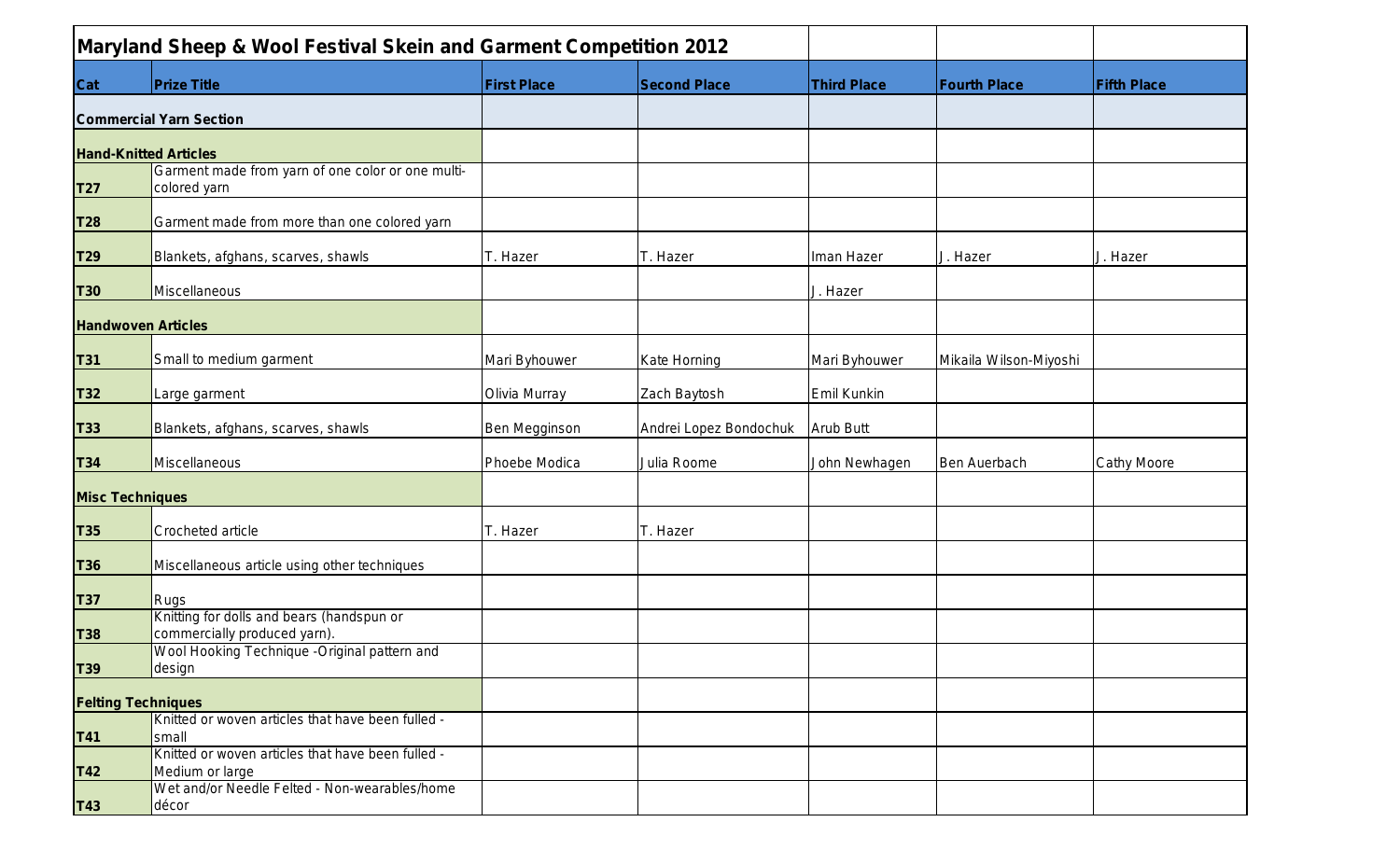|                        | Maryland Sheep & Wool Festival Skein and Garment Competition 2012                                       |                    |                     |                    |                     |                    |
|------------------------|---------------------------------------------------------------------------------------------------------|--------------------|---------------------|--------------------|---------------------|--------------------|
| Cat                    | <b>Prize Title</b>                                                                                      | <b>First Place</b> | <b>Second Place</b> | <b>Third Place</b> | <b>Fourth Place</b> | <b>Fifth Place</b> |
| <b>T44</b>             | Wet and/or Needle Felted -Wearables (scarves,<br>shawls, other clothes)                                 |                    |                     |                    |                     |                    |
| <b>T45</b>             | Wet and/or Needle Felted -Sculptural or figurative<br>larticles                                         | Michelle David     | <b>Brian David</b>  |                    |                     |                    |
| <b>T46</b>             | Fiber jewelry: to include felted techniques, knittin<br>gand other needlework, beading may be included, |                    |                     |                    |                     |                    |
| <b>Special Classes</b> |                                                                                                         |                    |                     |                    |                     |                    |
| <b>T47</b>             | Hats using any technique or combination of<br>techniques                                                |                    |                     |                    |                     |                    |
| <b>T48</b>             | Skein of plied yarn handspun from at least 50% wool<br>and 30% alpaca                                   |                    |                     |                    |                     |                    |
| <b>T49</b>             | Garment made from handspun or commercially spun<br>yarn at least 50% wool and 30% alpaca                |                    |                     |                    |                     |                    |
|                        |                                                                                                         |                    |                     |                    |                     |                    |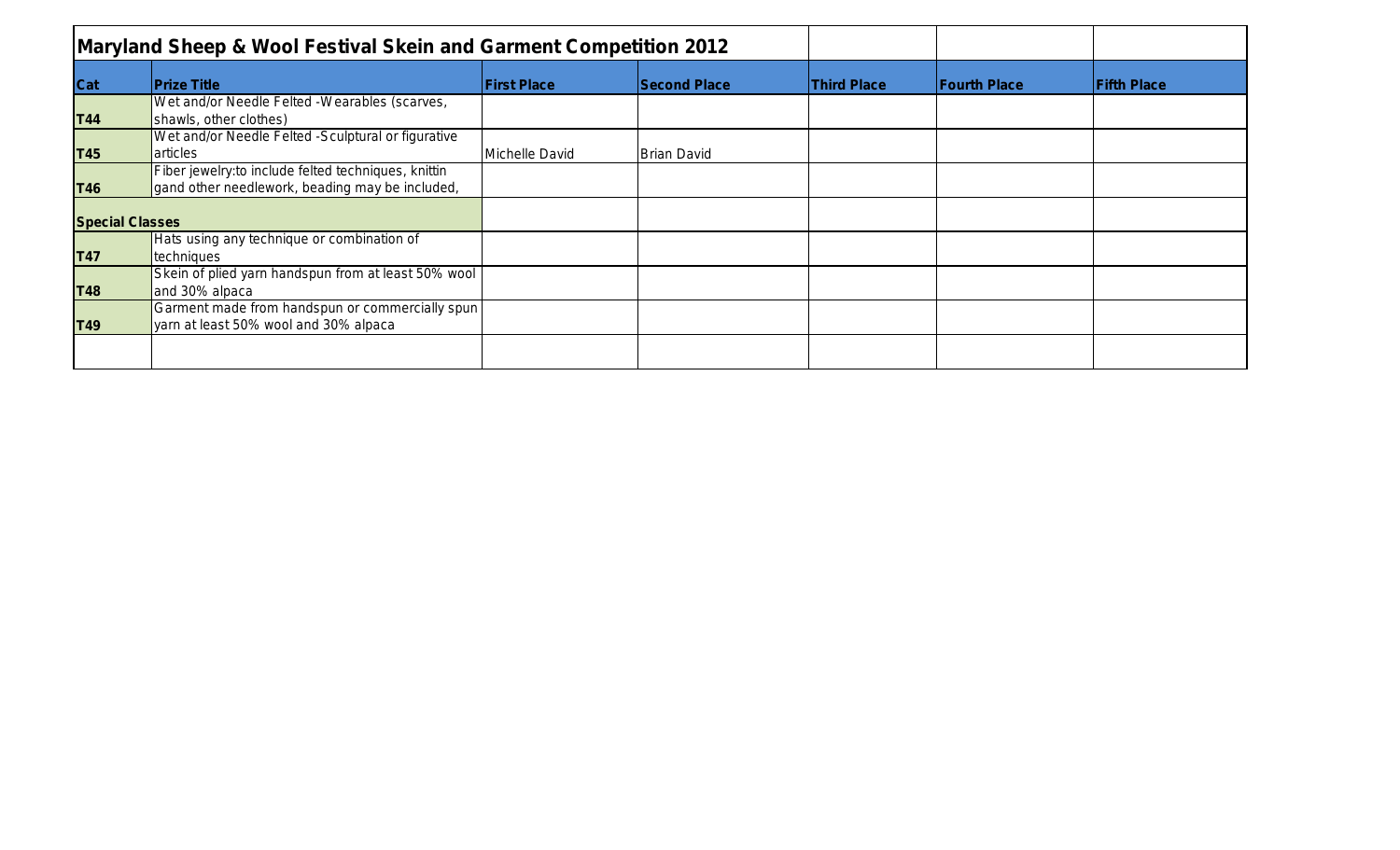| <b>Maryland Sheep &amp; Wool Festival Skein and Garment Competition 2012</b> |                               |                       |                     |                     |                     |                    |
|------------------------------------------------------------------------------|-------------------------------|-----------------------|---------------------|---------------------|---------------------|--------------------|
| Cat                                                                          | <b>Prize Title</b>            | <b>First Place</b>    | <b>Second Place</b> | <b>Third Place</b>  | <b>Fourth Place</b> | <b>Fifth Place</b> |
|                                                                              | <b>Mamie Francis Blanket</b>  |                       |                     |                     |                     |                    |
| T80                                                                          | Lap Robe                      | Rebecca Fox           | Peggy Hart          | <b>Wayne Barber</b> | <b>Wayne Barber</b> |                    |
| T81                                                                          | Blanket                       | Elisabeth Hill        |                     |                     |                     |                    |
| <b>T82</b>                                                                   | Lap Robe or Blanket by Junior | Julie Sostman         | Kate Horning        |                     |                     |                    |
| T83                                                                          | <b>Baby Blanket</b>           | Rose Meagher          |                     |                     |                     |                    |
| T84                                                                          | Lap Robe or Blanket of blend  | <b>Kate Sammons</b>   | Elisabeth Hill      |                     |                     |                    |
|                                                                              |                               |                       |                     |                     |                     |                    |
|                                                                              | The Mamie Francis             | <b>Elisabeth Hill</b> |                     |                     |                     |                    |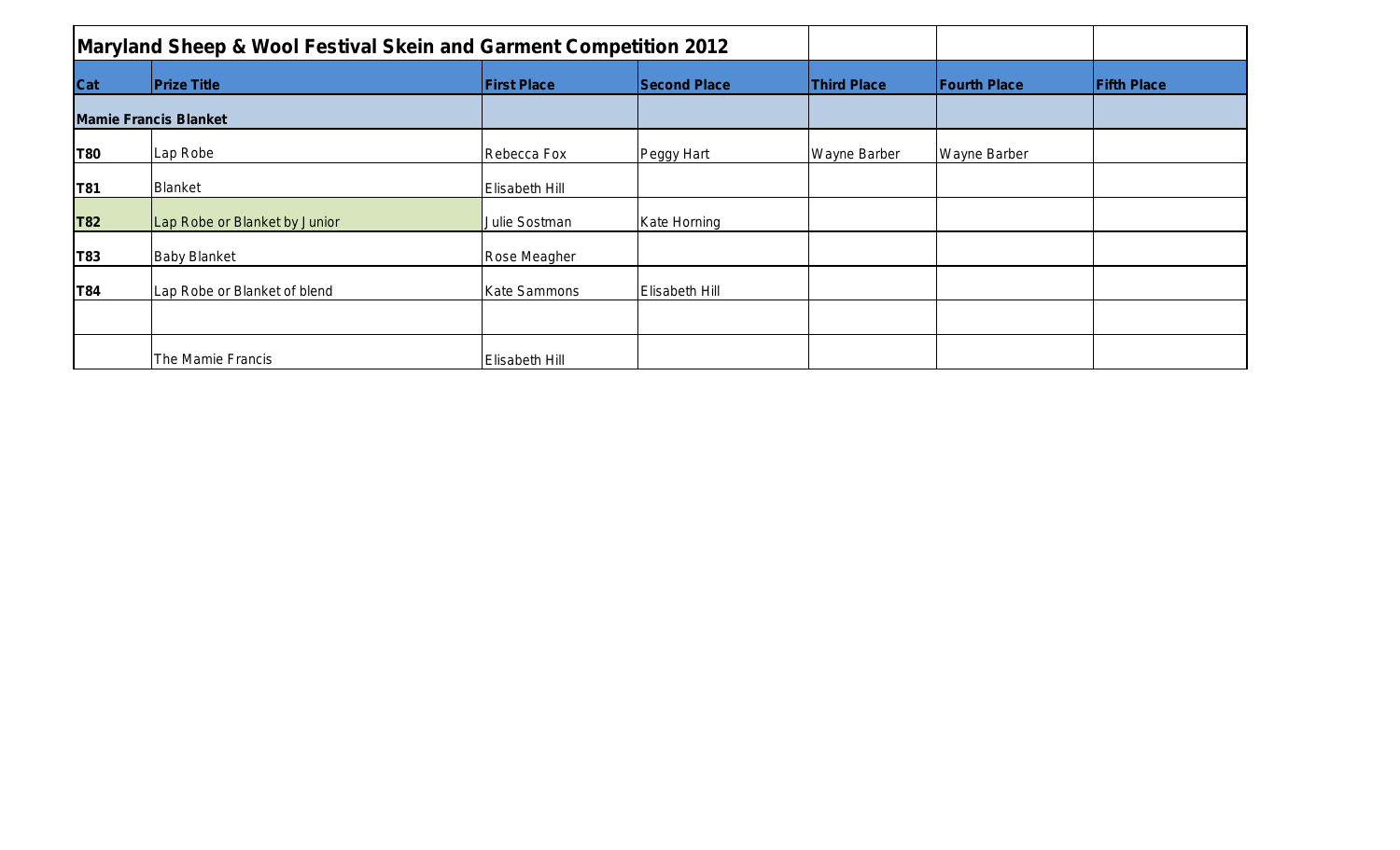| <b>MD</b>                                                         | <b>Winner</b>              |
|-------------------------------------------------------------------|----------------------------|
| Best in Show                                                      | Margo Duke                 |
| <b>Best Woven Article</b>                                         | Sharon O'Brien             |
| Best Handspun Skein                                               | Ikumi Kayama               |
| <b>Best Handspun Article</b>                                      | <b>Steve Prentice</b>      |
| <b>Best Handwoven Shawl or Scarf</b>                              | <b>Steve Prentice</b>      |
| Best Handspun 2-ply yarn spun on a drop spindle                   | <b>Stephanie Daugherty</b> |
| Best Basket of Yarn                                               | Susan Koester              |
| <b>Best Junior Spinner</b>                                        | T. Hazer                   |
| <b>Best Novelty Skein</b>                                         | Melissa Yoder Ricks        |
| Best Novice Skein from MD Wool                                    | Patricia Sanville          |
| <b>Best Novice Spinner</b>                                        | Carole Clark               |
| Best Leicester Longwool Skein                                     | <b>Bonnie Lease</b>        |
|                                                                   |                            |
| Best Leicester Longwool Item                                      | Jane Evans                 |
| <b>Best Junior Fiber Artist</b>                                   | Phoebe Modica              |
| <b>Best Hand-Knitted Article</b>                                  | Sheri Gourley              |
| Best Sweater Knitted from Commercial Yarn                         | J. True                    |
| Best Knitting for Dolls and Bears (memory of Lynna Babs Spornick) | Marseille Bunk             |
| <b>Best Innovative Design</b>                                     | Elisabeth Hill             |
| <b>Best Alpaca Garment</b>                                        | Cynthia Portrey            |
| Best Alpaca Handspun Skein                                        | Ikumi Kayama               |
| Best Hand-Knitted article from commercial yarn                    | Josephine Albert           |
| Best Hand-Knitted shawl or scarf                                  | Ikumi Kayama               |
| <b>Best Producer of MD Wool</b>                                   | Caroline Hussman           |
| Best Skein of MD Wool                                             | Ikumi Kayama               |
| Best Article of MD Wool                                           | Rebecca Fox                |
| Annual Freddie Award, Most Unusual Handwoven Article              | Rebecca Fox                |
| Mamie Francis Blanket Competition / Grand Prize Winner overall    | Elisabeth Hill             |
| Best Blanket Made of Maryland Wool                                | Rose Meagher               |